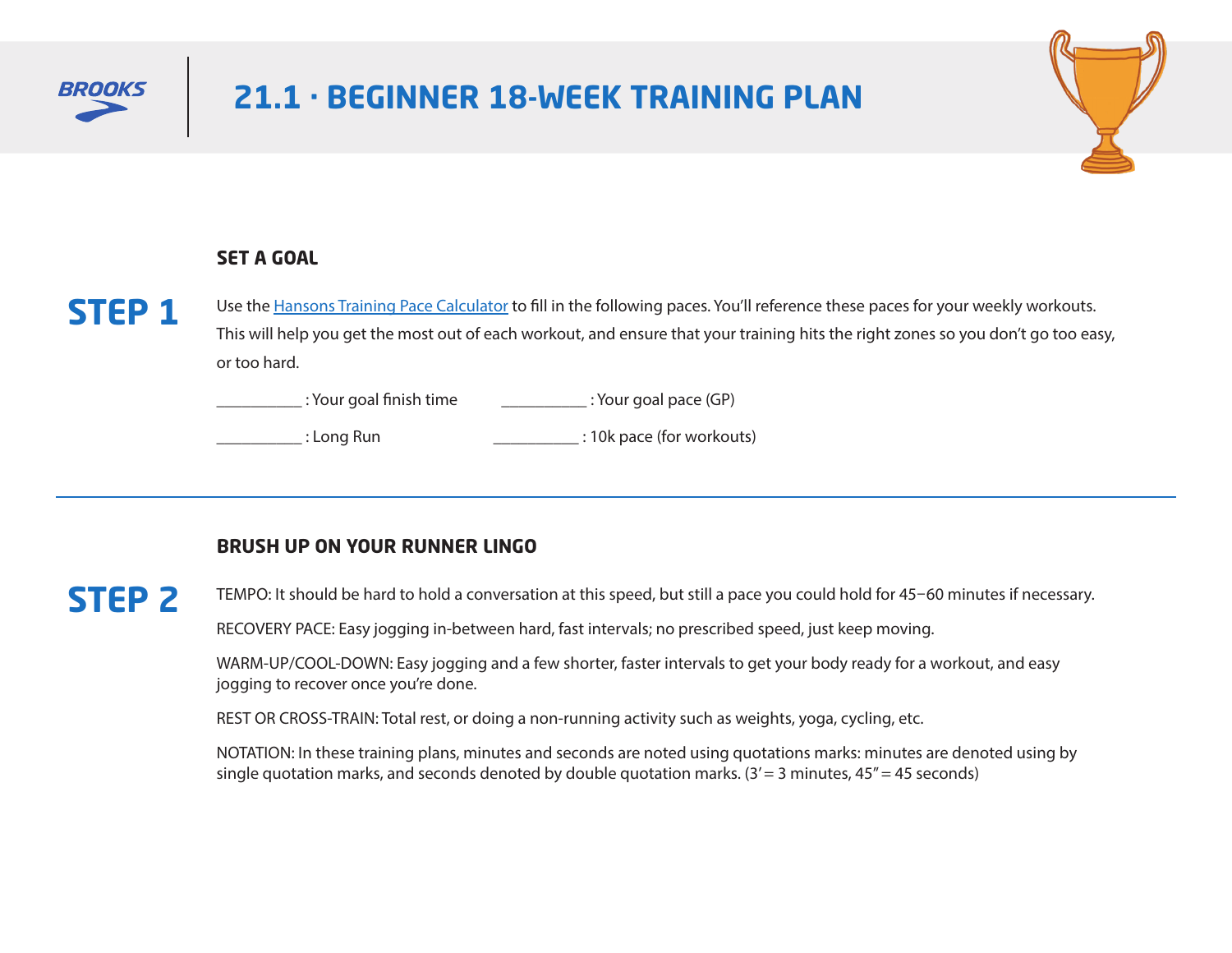



|                                      | <b>MON</b>             | <b>TUE</b>             | <b>WED</b>             | <b>THU</b>          | <b>FRI</b>             | <b>SAT</b>          | <b>SUN</b>                       |
|--------------------------------------|------------------------|------------------------|------------------------|---------------------|------------------------|---------------------|----------------------------------|
| <b>WEEK1</b><br>$(16.5 \text{ km})$  | rest or<br>cross-train | rest or<br>cross-train | rest or<br>cross-train | 5 km<br>easy pace   | rest or<br>cross-train | 5 km<br>easy pace   | long run:<br>6.5 km<br>easy pace |
| <b>WEEK 2</b><br>$(24.5 \text{ km})$ | rest or<br>cross-train | 3 km<br>easy pace      | rest or<br>cross-train | 5 km<br>easy pace   | 5 km<br>easy pace      | 5 km<br>easy pace   | long run:<br>6.5 km<br>easy pace |
| <b>WEEK 3</b><br>(34 km)             | rest or<br>cross-train | 6.5 km<br>easy pace    | rest or<br>cross-train | 6.5 km<br>easy pace | 6.5 km<br>easy pace    | 6.5 km<br>easy pace | long run:<br>8 km<br>easy pace   |
| WEEK4<br>$(35.5 \text{ km})$         | rest or<br>cross-train | 8 km<br>easy pace      | rest or<br>cross-train | 5 km<br>easy pace   | 5 km<br>easy pace      | 8 km<br>easy pace   | long run:<br>9.5 km<br>easy pace |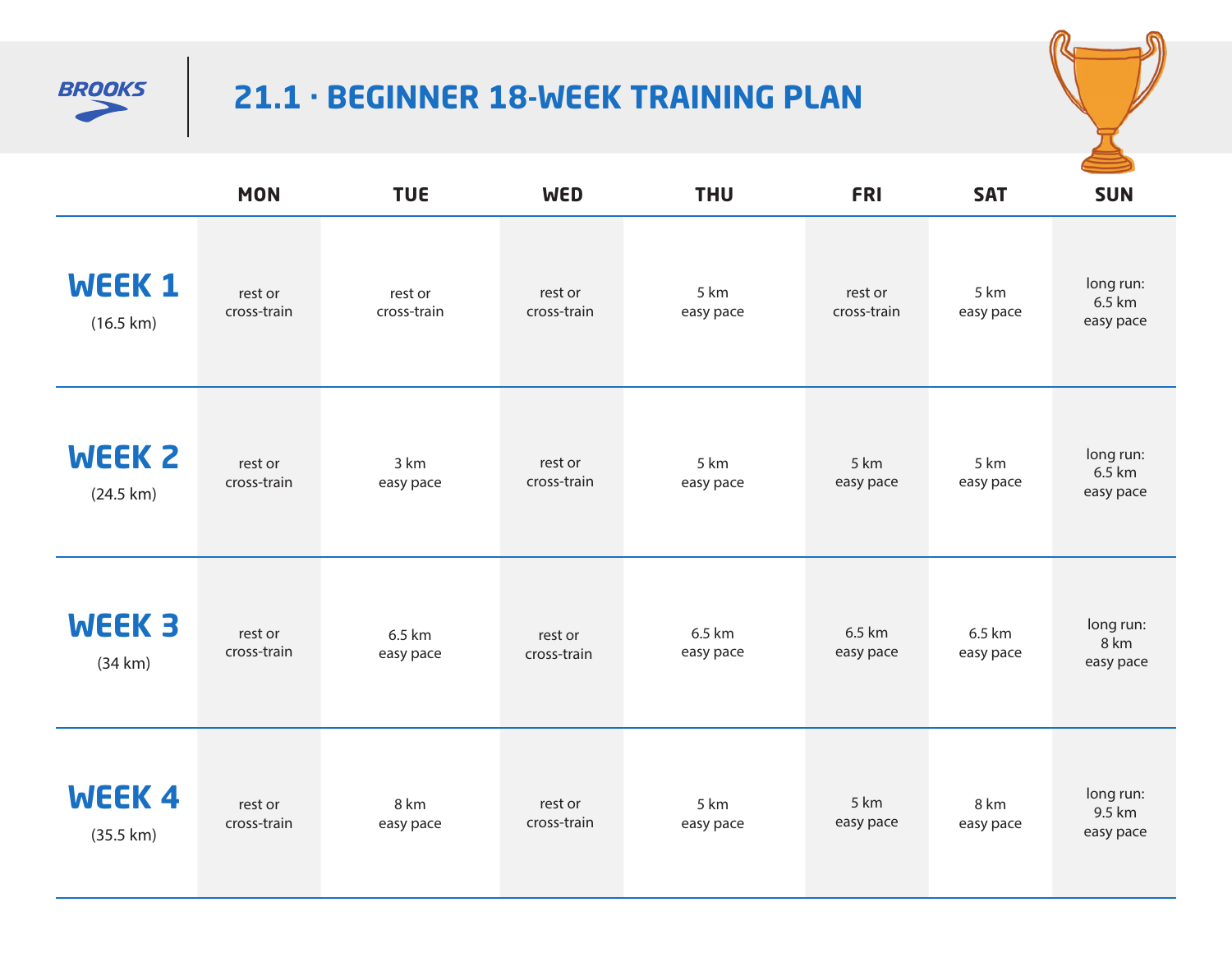



|                              | <b>MON</b>             | <b>TUE</b>                                                                          | <b>WED</b>             | <b>THU</b>                                           | <b>FRI</b>          | <b>SAT</b>          | <b>SUN</b>                        |
|------------------------------|------------------------|-------------------------------------------------------------------------------------|------------------------|------------------------------------------------------|---------------------|---------------------|-----------------------------------|
| WEEK <sub>5</sub><br>(42 km) | rest or<br>cross-train | 8 km<br>easy pace                                                                   | rest or<br>cross-train | 2.5 km warm up<br>5 km<br>@ GP<br>2.5 km cool down   | 8 km<br>easy pace   | 6.5 km<br>easy pace | long run:<br>12.5 km<br>easy pace |
| <b>WEEK 6</b><br>(60 km)     | 6.5 km<br>easy pace    | 2.5 km warm up<br>12 x 400m<br>@ 5k-10k pace<br>w/400m recovery<br>2.5 km cool down | rest or<br>cross-train | 2.5 km warm up<br>5 km<br>@ GP<br>2.5 km cool down   | 6.5 km<br>easy pace | 8 km<br>easy pace   | long run:<br>14.5 km<br>easy pace |
| WEEK <sub>7</sub><br>(62 km) | 6.5 km<br>easy pace    | 2.5 km warm up<br>8 x 600m<br>@ 5k-10k pace<br>w/400m recovery<br>2.5 km cool down  | rest or<br>cross-train | 2.5 km warm up<br>5 km<br>@ GP<br>2.5 km cool down   | 6.5 km<br>easy pace | 9.5 km<br>easy pace | long run:<br>16.5 km<br>easy pace |
| <b>WEEK 8</b><br>(67 km)     | 9.5 km<br>easy pace    | 2.5 km warm up<br>6 x 800m<br>@ 5k-10k pace<br>w/400m recovery<br>2.5 km cool down  | rest or<br>cross-train | 2.5 km warm up<br>6.5 km<br>@ GP<br>2.5 km cool down | 8 km<br>easy pace   | 9.5 km<br>easy pace | long run:<br>16.5 km<br>easy pace |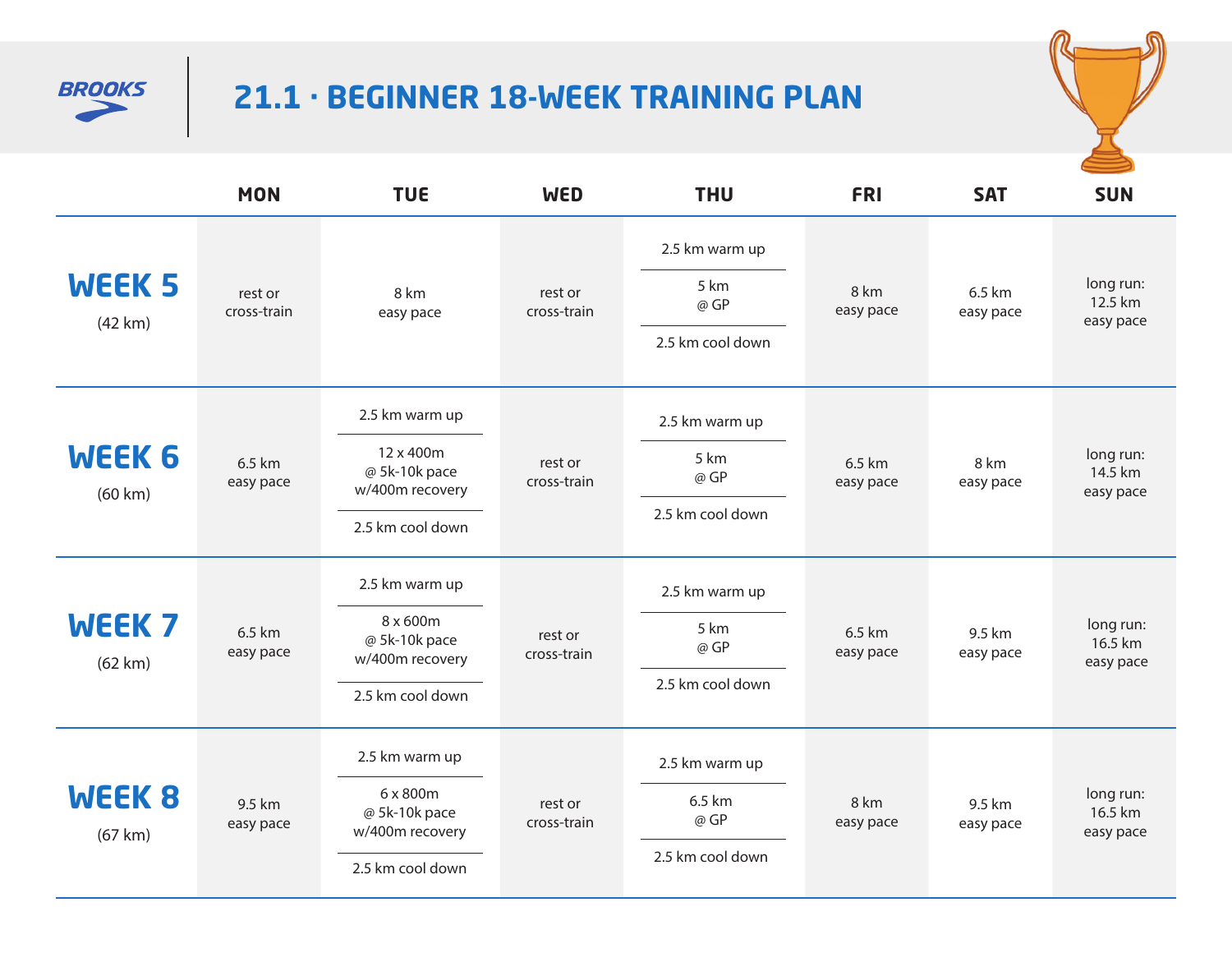



|                                          | <b>MON</b>          | <b>TUE</b>                                       | <b>WED</b>             | <b>THU</b>       | <b>FRI</b>          | <b>SAT</b>          | <b>SUN</b>                        |
|------------------------------------------|---------------------|--------------------------------------------------|------------------------|------------------|---------------------|---------------------|-----------------------------------|
|                                          |                     | 2.5 km warm up                                   |                        | 2.5 km warm up   |                     |                     |                                   |
| WEEK <sub>9</sub><br>$(66.5 \text{ km})$ | 8 km<br>easy pace   | $5 \times 1$<br>@ 5k-10k pace<br>w/600m recovery | rest or<br>cross-train | 6.5 km<br>@ GP   | 9.5 km<br>easy pace | 8 km<br>easy pace   | long run:<br>16.5 km<br>easy pace |
|                                          |                     | 2.5 km cool down                                 |                        | 2.5 km cool down |                     |                     |                                   |
|                                          |                     | 2.5 km warm up                                   |                        | 2.5 km warm up   |                     |                     |                                   |
| <b>WEEK 10</b><br>(68 km)                | 9.5 km<br>easy pace | 4 x 1200m<br>@ 5k-10k pace<br>w/600m recovery    | rest or<br>cross-train | 6.5 km<br>@ GP   | 8 km<br>easy pace   | 8 km<br>easy pace   | long run:<br>19 km<br>easy pace   |
|                                          |                     | 2.5 km cool down                                 |                        | 2.5 km cool down |                     |                     |                                   |
|                                          |                     | 2.5 km warm up                                   |                        | 2.5 km warm up   |                     |                     |                                   |
| <b>WEEK 11</b><br>(72 km)                | 8 km<br>easy pace   | 6 x 1600m<br>@ GP-10<br>w/400m recovery          | rest or<br>cross-train | 8 km<br>@ GP     | 9.5 km<br>easy pace | 8 km<br>easy pace   | long run:<br>16.5 km<br>easy pace |
|                                          |                     | 2.5 km cool down                                 |                        | 2.5 km cool down |                     |                     |                                   |
|                                          |                     | 2.5 km warm up                                   |                        | 2.5 km warm up   |                     |                     |                                   |
| <b>WEEK 12</b><br>(76 km)                | 8 km<br>easy pace   | 4 x 2.5 km<br>@ GP-10<br>w/800m recovery         | rest or<br>cross-train | 8 km<br>@ GP     | 8 km<br>easy pace   | 9.5 km<br>easy pace | long run:<br>19 km<br>easy pace   |
|                                          |                     | 2.5 km cool down                                 |                        | 2.5 km cool down |                     |                     |                                   |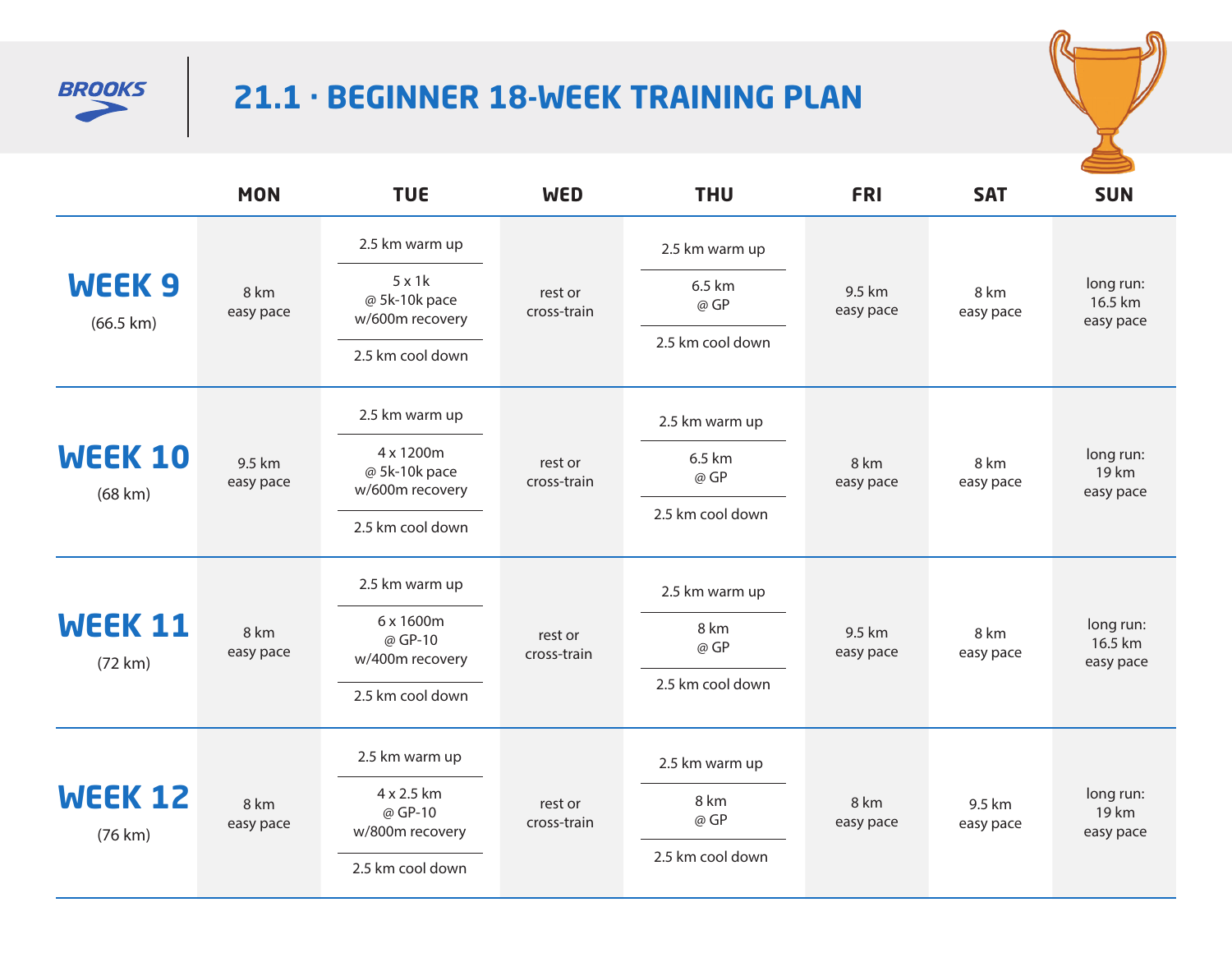



|                           | <b>MON</b>          | <b>TUE</b>                                     | <b>WED</b>             | <b>THU</b>       | <b>FRI</b>          | <b>SAT</b>          | <b>SUN</b>                        |
|---------------------------|---------------------|------------------------------------------------|------------------------|------------------|---------------------|---------------------|-----------------------------------|
|                           |                     | 2.5 km warm up                                 |                        | 2.5 km warm up   |                     |                     |                                   |
| WEEK 13<br>(73 km)        | 9.5 km<br>easy pace | 3x3km<br>@ GP-10<br>w/800m recovery            | rest or<br>cross-train | 8 km<br>@ GP     | 9.5 km<br>easy pace | 8 km<br>easy pace   | long run:<br>16.5 km<br>easy pace |
|                           |                     | 2.5 km cool down                               |                        | 2.5 km cool down |                     |                     |                                   |
|                           |                     | 2.5 km warm up                                 |                        | 2.5 km warm up   |                     |                     |                                   |
| <b>WEEK 14</b>            | 8 km<br>easy pace   | $2 \times 5$ km<br>@ GP-10<br>w/1600m recovery | rest or<br>cross-train | 9.5 km<br>@ GP   | 8 km<br>easy pace   | 9.5 km<br>easy pace | long run:<br>19 km<br>easy pace   |
| (77 km)                   |                     | 2.5 km cool down                               |                        | 2.5 km cool down |                     |                     |                                   |
|                           | 11 km<br>easy pace  | 2.5 km warm up                                 | rest or<br>cross-train | 2.5 km warm up   |                     | 8 km<br>easy pace   | long run:<br>16.5 km<br>easy pace |
| <b>WEEK 15</b><br>(76 km) |                     | 3x3km<br>@ GP-10<br>w/800m recovery            |                        | 9.5 km<br>@ GP   | 9.5 km<br>easy pace |                     |                                   |
|                           |                     | 2.5 km cool down                               |                        | 2.5 km cool down |                     |                     |                                   |
|                           |                     | 2.5 km warm up                                 |                        | 2.5 km warm up   |                     |                     |                                   |
| <b>WEEK 16</b><br>(77 km) | 8 km<br>easy pace   | 4 x 2.5 km<br>@ GP-10<br>w/800m recovery       | rest or<br>cross-train | 9.5 km<br>@ GP   | 8 km<br>easy pace   | 9.5 km<br>easy pace | long run:<br>19 km<br>easy pace   |
|                           |                     | 2.5 km cool down                               |                        | 2.5 km cool down |                     |                     |                                   |